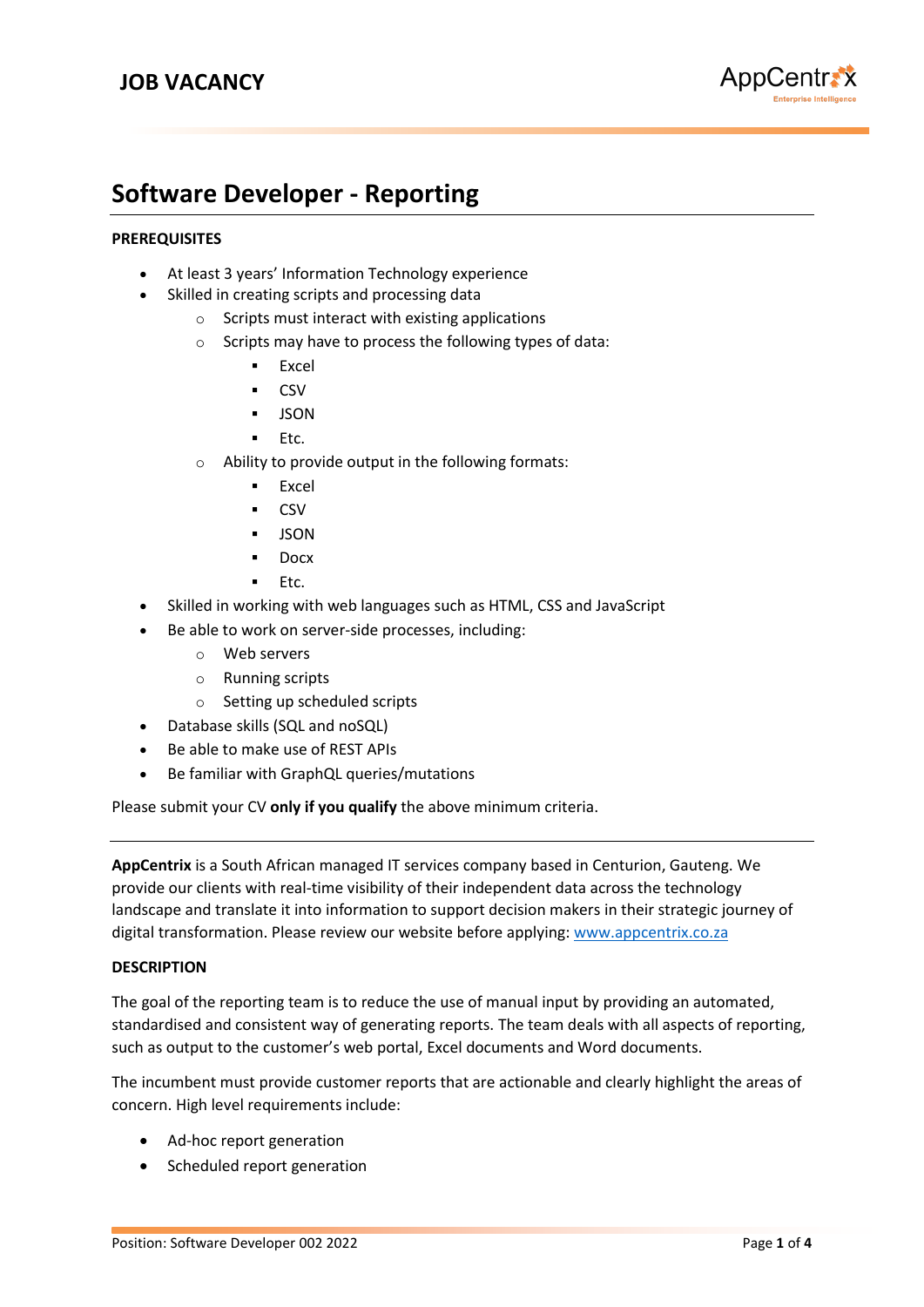

- Web portal population, development and maintenance
- Data processing

#### **RESPONSIBILITIES**

- Build high-quality, innovative and fully performing software that complies with coding standards and technical design
- Integrate software components into a fully functional software system
- Get outputs delivered on time
- Produce ad-hoc reports
- Complete scheduled scripts and processes as expected
- Troubleshoot, debug and upgrade existing systems
- Develop software verification plans and quality assurance procedures
- Document and maintain software functionality
- Deploy programs and evaluate user feedback
- Comply with project plans and industry standards
- Estimate time for development tasks and liaise with management for incorporation of development estimates into project plans.

#### **PERFORMANCE INDICATORS**

- 1. Completion of planned work within deadlines
- 2. Professionalism and effectiveness when dealing with request and queries
- 3. Quality of work/development on the first attempts compared to the amount of re-work required to complete a task or requirement
- 4. Quality of comments and documentation describing development work
- 5. Lead time accuracy:
	- a. Lead time is the period between the start of a project's development and its delivery to the customer
	- b. Accuracy is based on the committed due date compared to the actual completion date
- 6. Impact:
	- a. Impact is a measure of the effect that code changes have on your project, and a way to consider the cognitive load they place on the developer who implemented them. Change sets that are more difficult to implement will therefore result in a higher impact score. The impact of a change set depends on a variety of factors such as the amount of code in the changes, the severity of those changes and the number of files that the changes affected.
- 7. Efficiency:
	- a. Efficiency is the percentage of a developer's contributed code that is productive, which generally involves balancing coding output against the code's longevity. Efficiency is independent of the amount of code written. The higher the efficiency rate, the longer that code is providing business value.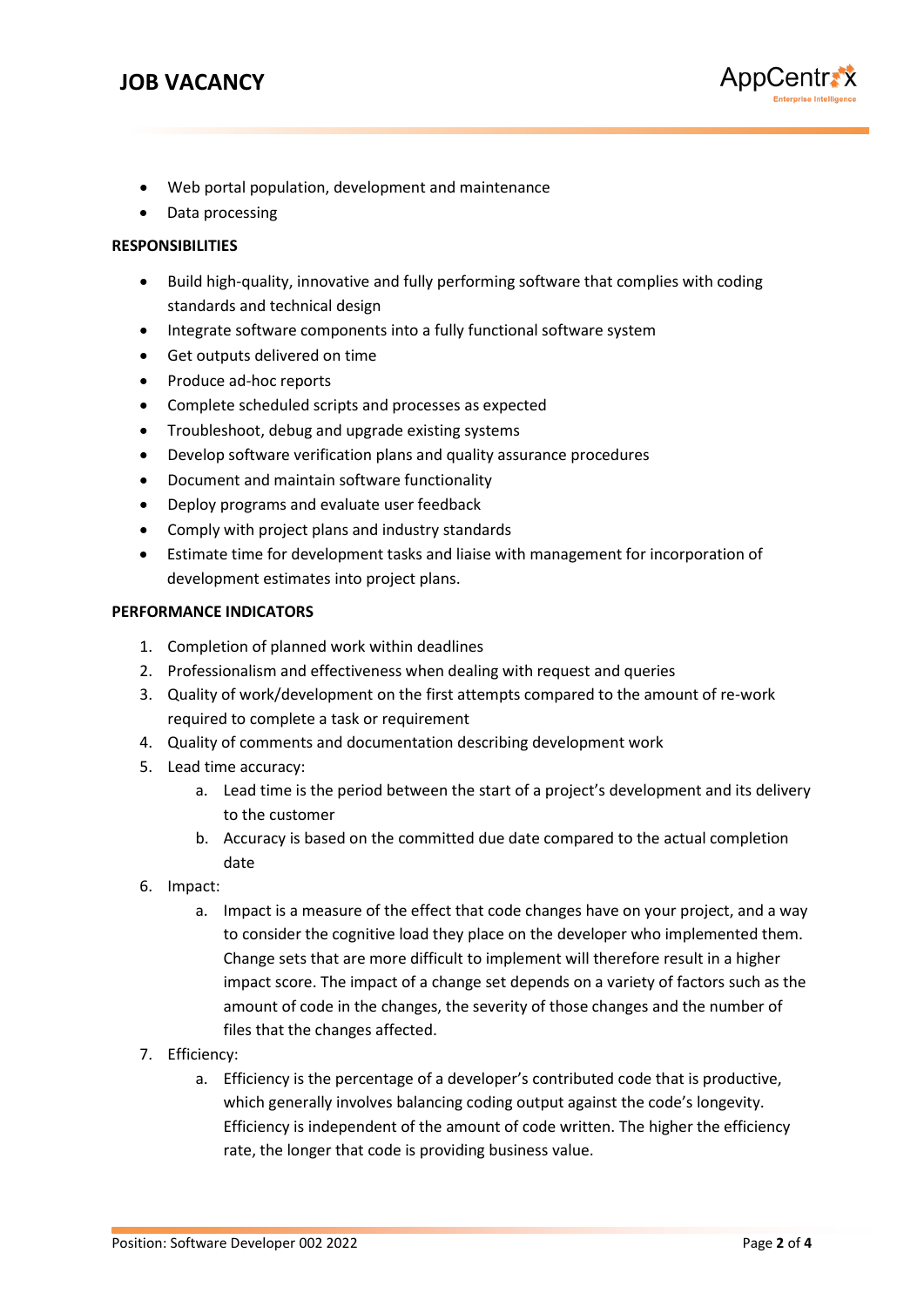

# **OUTPUTS**

## **1. Customer deliverables**

The reporting team updates the web portal with the latest information. Outputs are delivered to the customer via the customer advocate.

## **2. Deliverables to other teams**

The customer advocate provides the customer with any Docx/Excel outputs and ad-hoc reports that are not to be uploaded to the web portal. The customer advocate may also access reports via the web portal.

#### **3. Key processes**

Ad-hoc reports/reports separate from the web portal:

- *a. Requirements*
	- i. Input data source
	- ii. Any queries that will form part of the full output
	- iii. Information on how the data should be processed
	- iv. Details on what the output format should be and what it should look like, eg. Docx or Excel.
- *b. Processes*
	- i. Set up a script that collects data from the input sources
	- ii. Write code that processes the input data into a usable format for the output, eg. pivoting data
	- iii. Template an output structure that will determine the general layout of the output document
	- iv. Write the data to the output file
	- v. Set up a CRON for recurring reports to repeat the script at intervals
- *c. Outputs*
	- i. Excel documents
	- ii. Docx documents
	- iii. JSON files

## **4. Web portal features**

- *a. Requirements*
	- i. Understand which customers this feature will affect
	- ii. A request detailing the desired functionality
- *b. Processes*
	- i. Build an initial version in a development environment
	- ii. After a working version is built, clean up the code to make future maintenance easier
	- iii. Conduct testing to ensure everything is working as expected, and that previous functionality has not been altered/broken
	- iv. Conduct check-in meeting with the original requestor to ensure the feature functions as expected